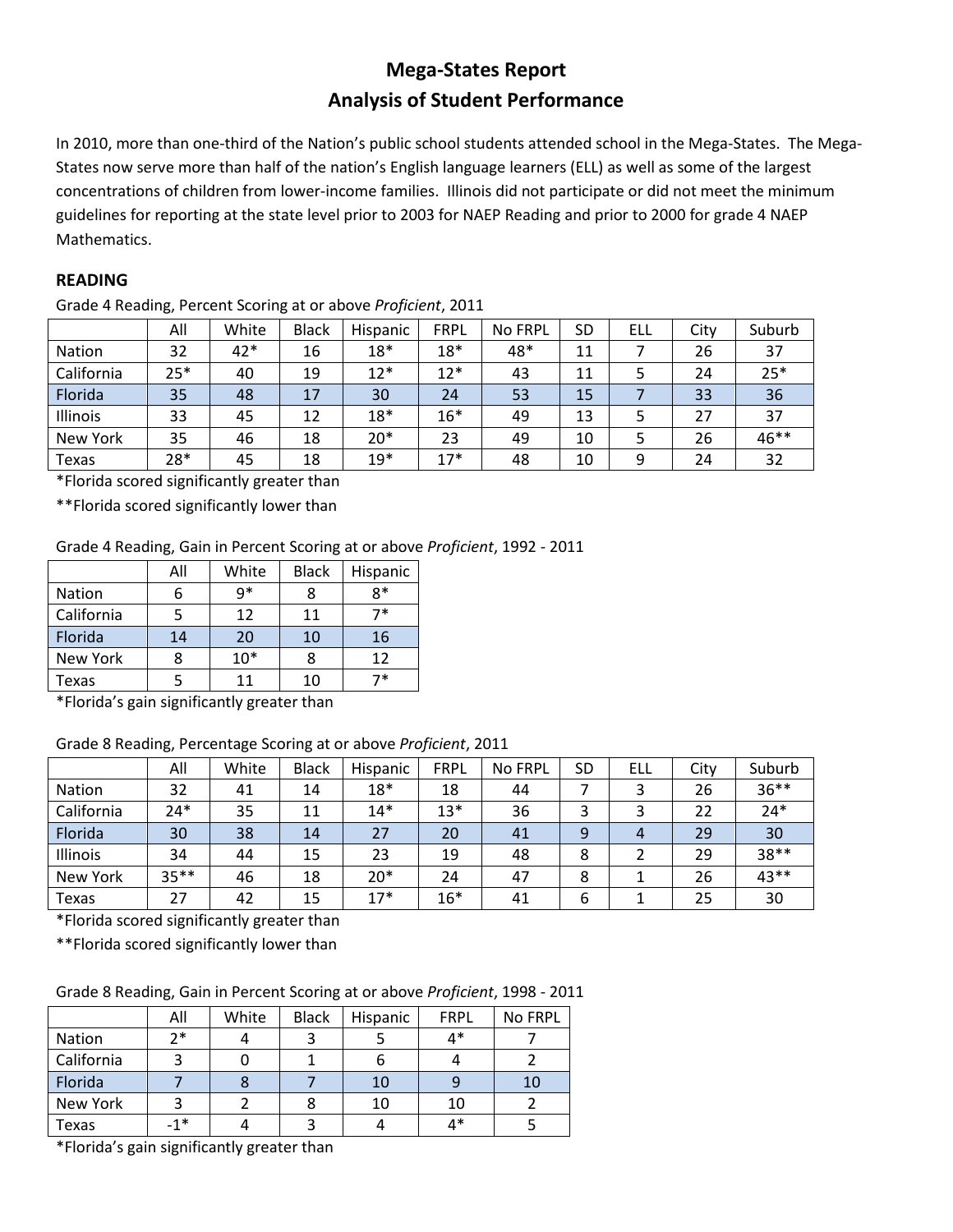#### **MATHEMATICS**

|            | All | White | <b>Black</b> | Hispanic | <b>FRPL</b> | <b>No FRPL</b> | SD    | ELL | City | Suburb |
|------------|-----|-------|--------------|----------|-------------|----------------|-------|-----|------|--------|
| Nation     | 40  | 52    | 17           | $24*$    | 24          | 57             | 17    | 14  | 33   | 45     |
| California | 34  | 57    | 19           | $17*$    | $18*$       | 56             | $9*$  | 11  | 32   | 35     |
| Florida    | 37  | 52    | 18           | 31       | 26          | 56             | 18    | 13  | 33   | 40     |
| Illinois   | 38  | 51    | 14           | $20*$    | $20*$       | 56             | 19    | 12  | 33   | 41     |
| New York   | 36  | 46*   | 17           | $20*$    | 25          | 49*            | $12*$ | 8   | 29   | 46     |
| Texas      | 39  | 60    | 25           | 29       | 28          | 59             | 19    | 20  | 35   | 43**   |

Grade 4 Mathematics, Percent Scoring at or above *Proficient*, 2011

\*Florida scored significantly greater than

\*\*Florida scored significantly lower than

#### Grade 4 Mathematics, Gain in Percent Scoring at or above *Proficient*, 1992 - 2011

|            | All   | White | <b>Black</b> | Hispanic |
|------------|-------|-------|--------------|----------|
| Nation     | 22    | 30    | 15           | 18       |
| California | 21    | 40    | 17           | $14*$    |
| Florida    | 24    | 34    | 16           | 24       |
| New York   | $19*$ | $24*$ | 14           | $16*$    |
| Texas      | 24    | 36    | 21           | 23       |

\*Florida's gain significantly greater than

#### Grade 8 Mathematics, Percent Scoring at or above *Proficient*, 2011

|               | All    | White  | <b>Black</b> | Hispanic | <b>FRPL</b> | No FRPL | SD | ELL | City | Suburb  |
|---------------|--------|--------|--------------|----------|-------------|---------|----|-----|------|---------|
| <b>Nation</b> | $34**$ | $43**$ | 13           | 20       | $19**$      | $47**$  | 9  |     | 29   | $37**$  |
| California    | 25     | 41     | 12           | $13*$    | 14          | 40      | 6  |     | 22   | 28      |
| Florida       | 28     | 37     | 11           | 22       | 16          | 42      | 9  |     | 26   | 29      |
| Illinois      | $33**$ | 44**   | 10           | 19       | 17          | 47      | 10 | 4   | 28   | $36***$ |
| New York      | 30     | 40     | 13           | $13*$    | 18          | 43      |    |     | 24   | 33      |
| Texas         | $40**$ | 58**   | $21**$       | $31**$   | $28**$      | 58**    | 15 | 10  | 39** | $41**$  |

\*Florida scored significantly greater than

\*\*Florida scored significantly lower than

Grade 8 Mathematics, Gain in Percent Scoring at or above *Proficient*, 1990 - 2011

|               | All    | White  | <b>Black</b> | Hispanic |
|---------------|--------|--------|--------------|----------|
| <b>Nation</b> | 18     | 25     | 8            | 13       |
| California    | 13     | 22     | 10           | 10       |
| Florida       | 16     | 21     |              | 15       |
| Illinois      | 18     | 26     |              | 16       |
| New York      | 15     | 19     | 10           | $8*$     |
| Texas         | $27**$ | $37**$ | $20**$       | $27**$   |

\*Florida's gain significantly greater than

\*\*Florida's gain significantly lower than